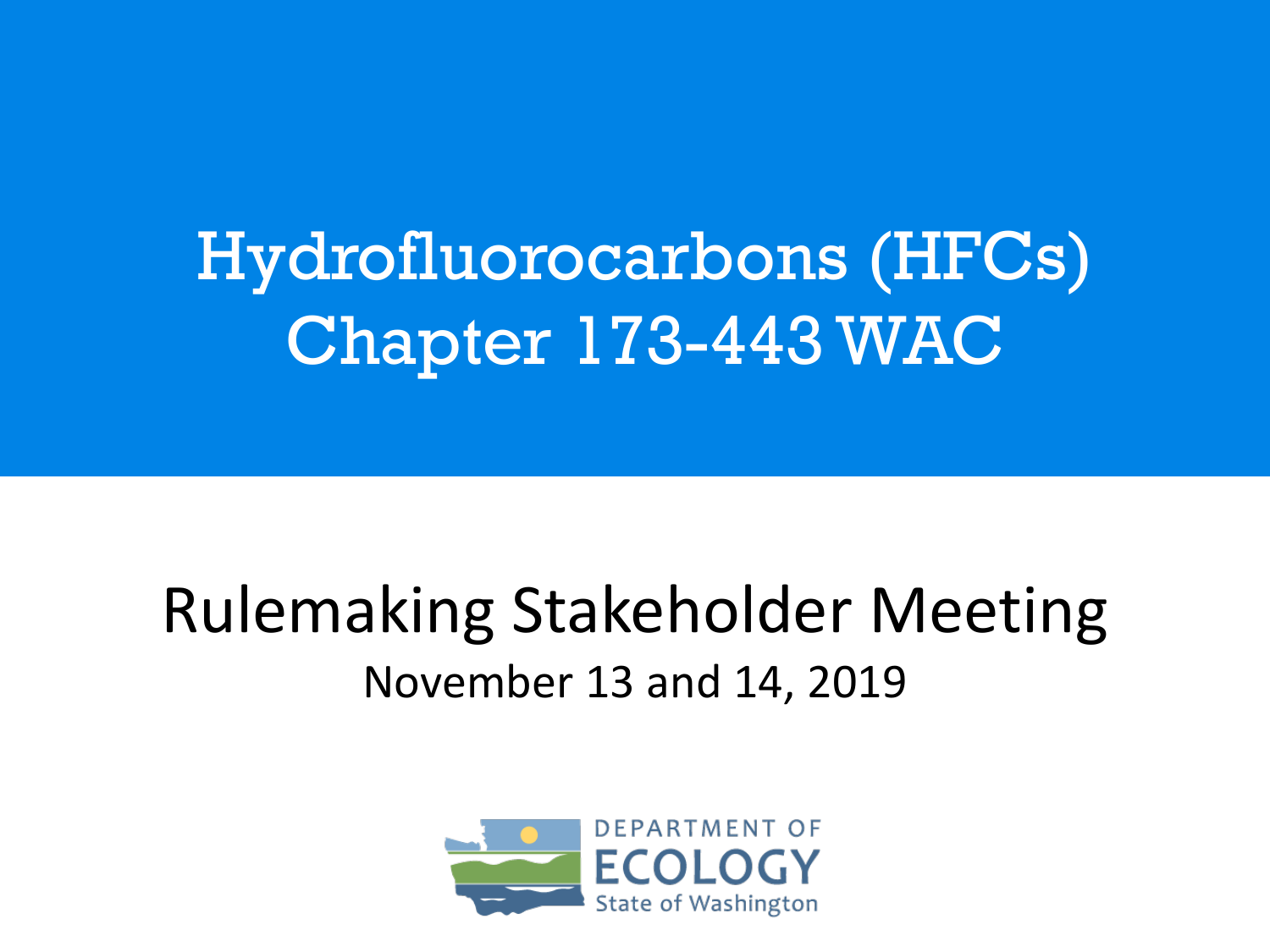# Hydrofluorocarbons (HFCs) Chapter 173-443 WAC

### Martha Hankins Air Quality Program Policy and Planning Section Manager

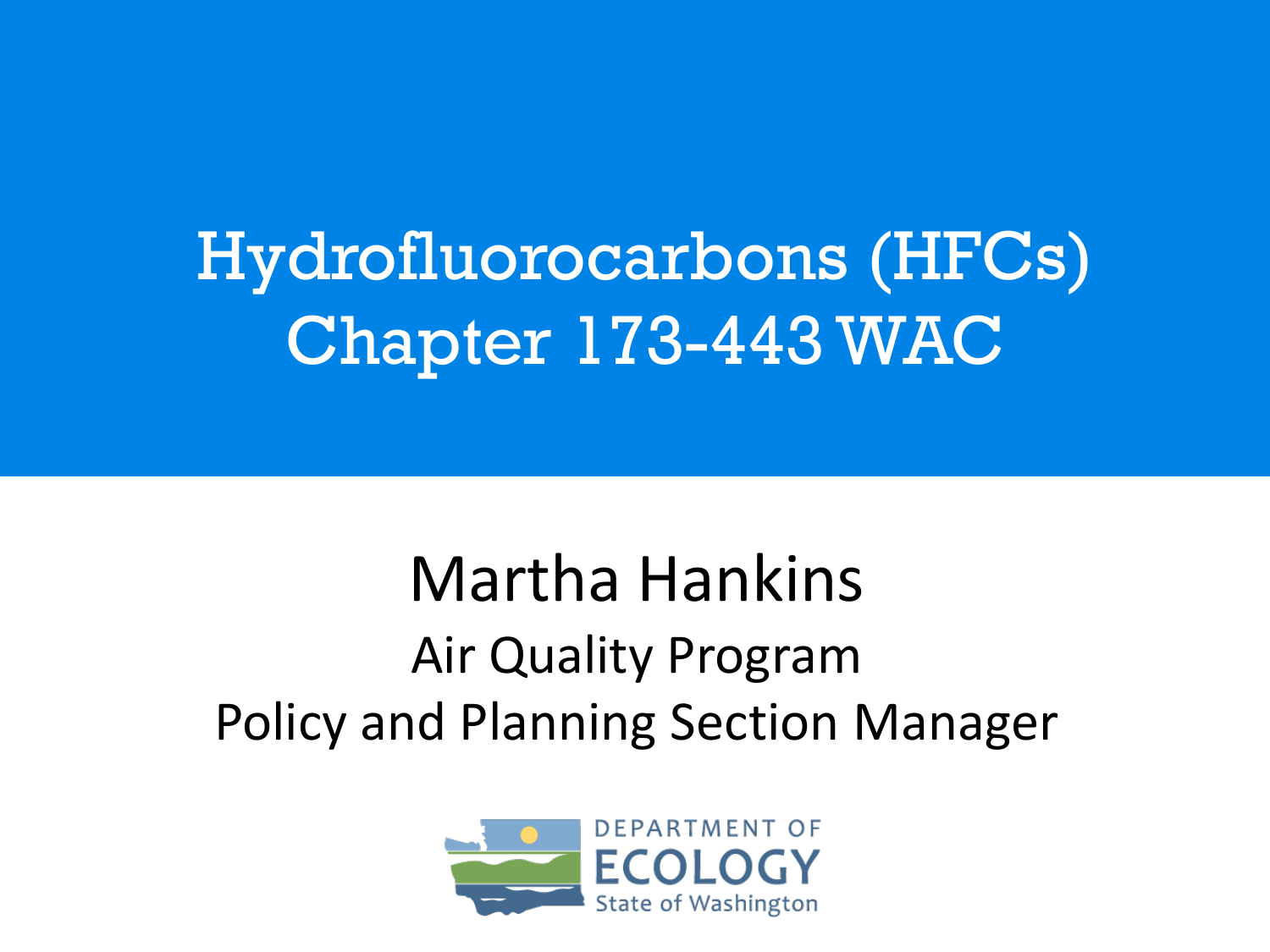# Agenda

- Welcome & logistics
- HFC rulemaking overview
	- Key requirements
	- Timeline
- Product labeling discussion
	- $\bigcirc$  & A session
- Open microphone
- Next steps

**More information:**  [www.ecology.wa.gov/HFC](http://www.ecology.wa.gov/HFC)

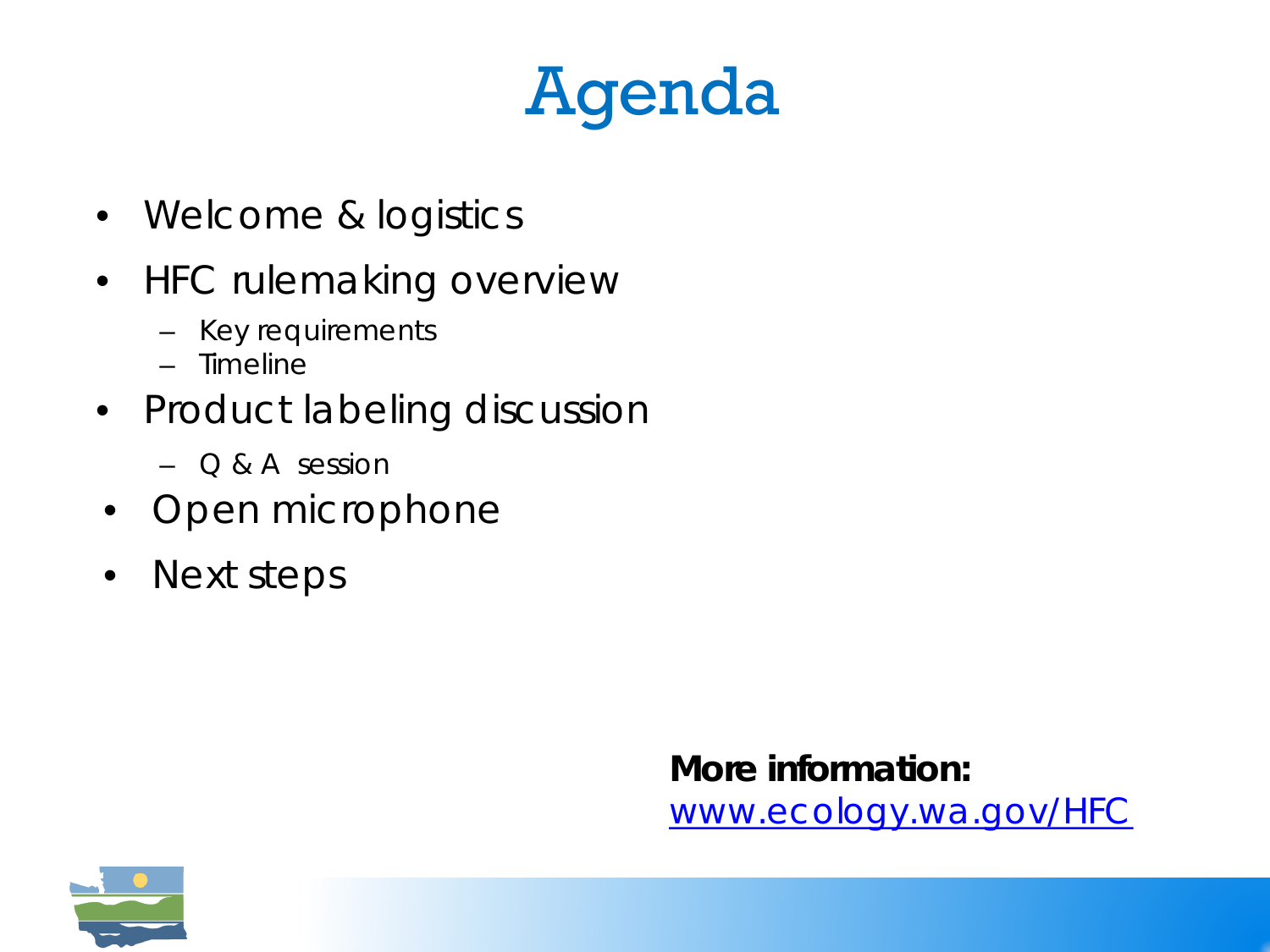# Rulemaking Overview

#### **WA HFC Law**

- HFC rule to implement EPA SNAP Rules 20 and 21
- Focus is upstream on manufacturers
- Focus on products and equipment
- Initial notification by 12/31/19
- Status update notification within 120 days of restriction date
- Labeling on all covered products and equipment
- No requirement for record-keeping

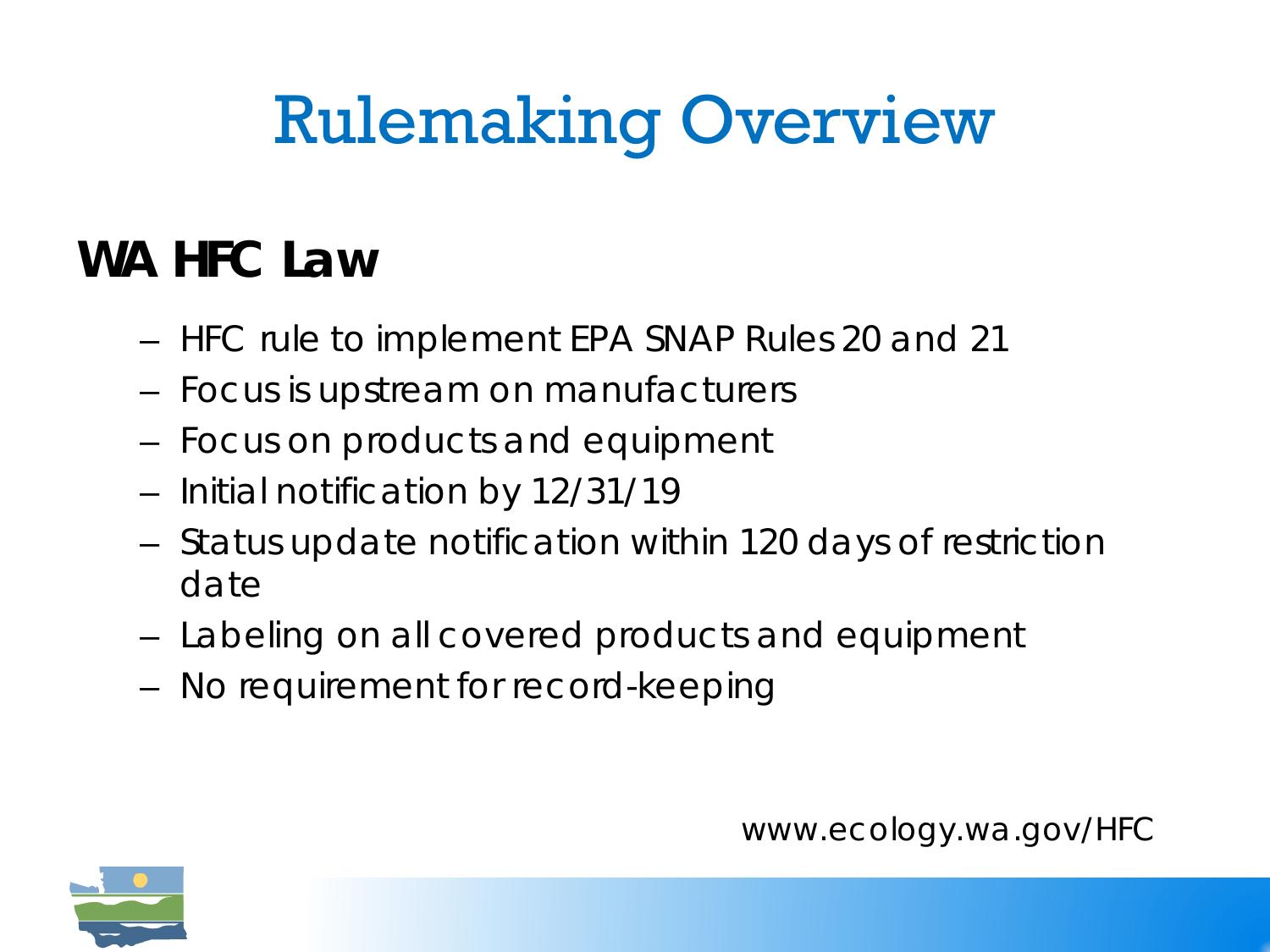## Restriction Dates

| <b>January 1, 2020</b>                            | <b>January 1, 2021</b>                                      |
|---------------------------------------------------|-------------------------------------------------------------|
| Propellants                                       | Refrigerated food processing and dispensing<br>equipment    |
| Rigid polyurethane applications and spray<br>foam | Compact residential consumer refrigeration<br>products      |
| Flexible polyurethane                             | Polystyrene extruded boardstock and billet                  |
| Integral skin polyurethane                        | Rigid polyurethane low-pressure two<br>component spray foam |
| Flexible polyurethane foam                        |                                                             |
| Polystyrene extruded sheet                        |                                                             |
| Polyolefin                                        |                                                             |
| <b>Phenolic insulation board</b>                  |                                                             |
| <b>Bunstock</b>                                   |                                                             |
| Supermarket systems                               |                                                             |
| Remote condensing units                           |                                                             |
| Stand-alone units                                 |                                                             |

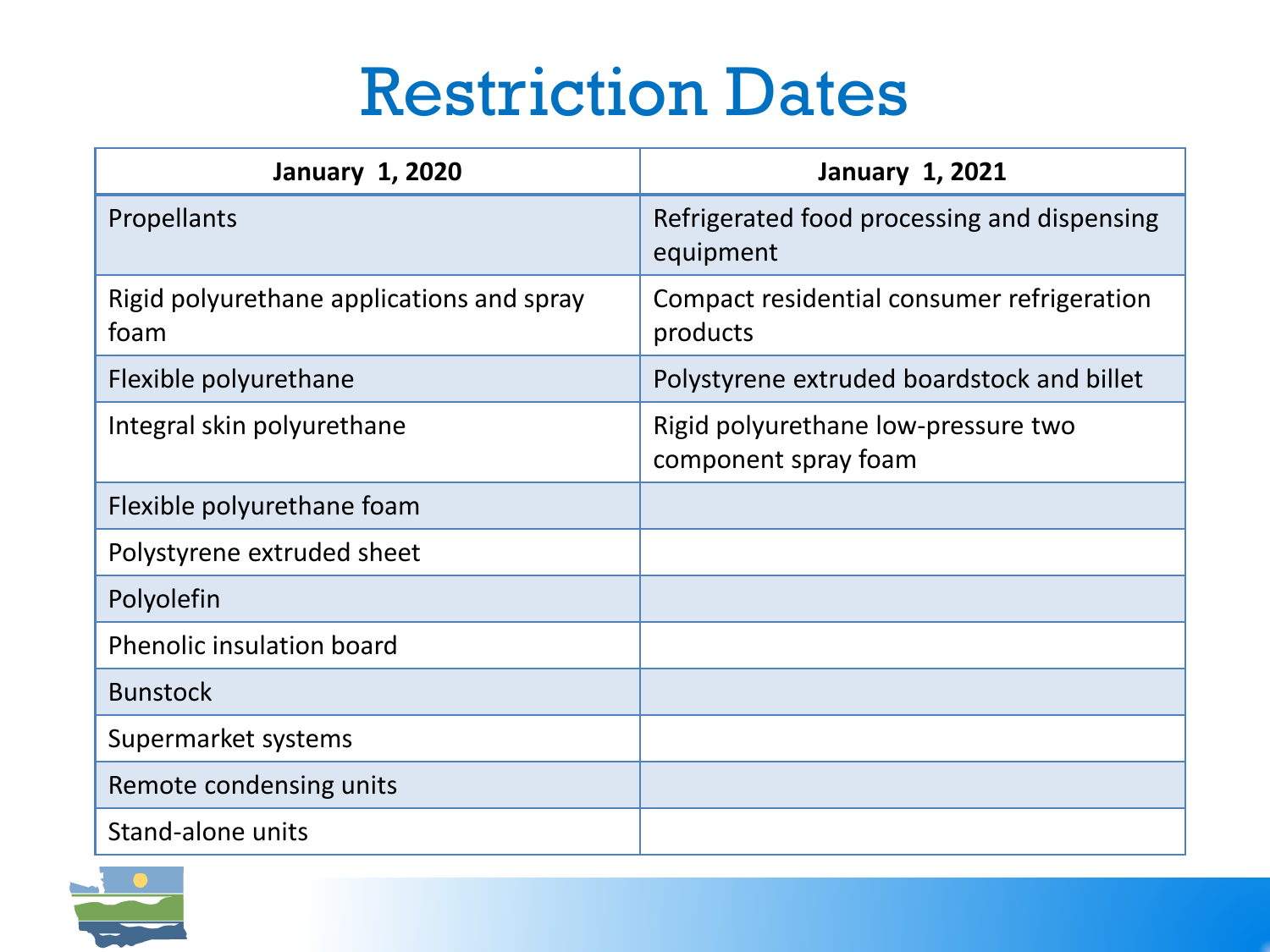## Restriction Dates

| <b>January 1, 2022</b>                                                                                                              | <b>January 1, 2023</b>                                  | <b>January 1, 2024</b>                                        |
|-------------------------------------------------------------------------------------------------------------------------------------|---------------------------------------------------------|---------------------------------------------------------------|
| Residential consumer<br>refrigeration products other<br>than compact and built-in<br>residential consumer<br>refrigeration products | Cold storage warehouses                                 | Centrifugal chillers and<br>positive displacement<br>chillers |
| Vending machines                                                                                                                    | Built-in residential consumer<br>refrigeration products |                                                               |



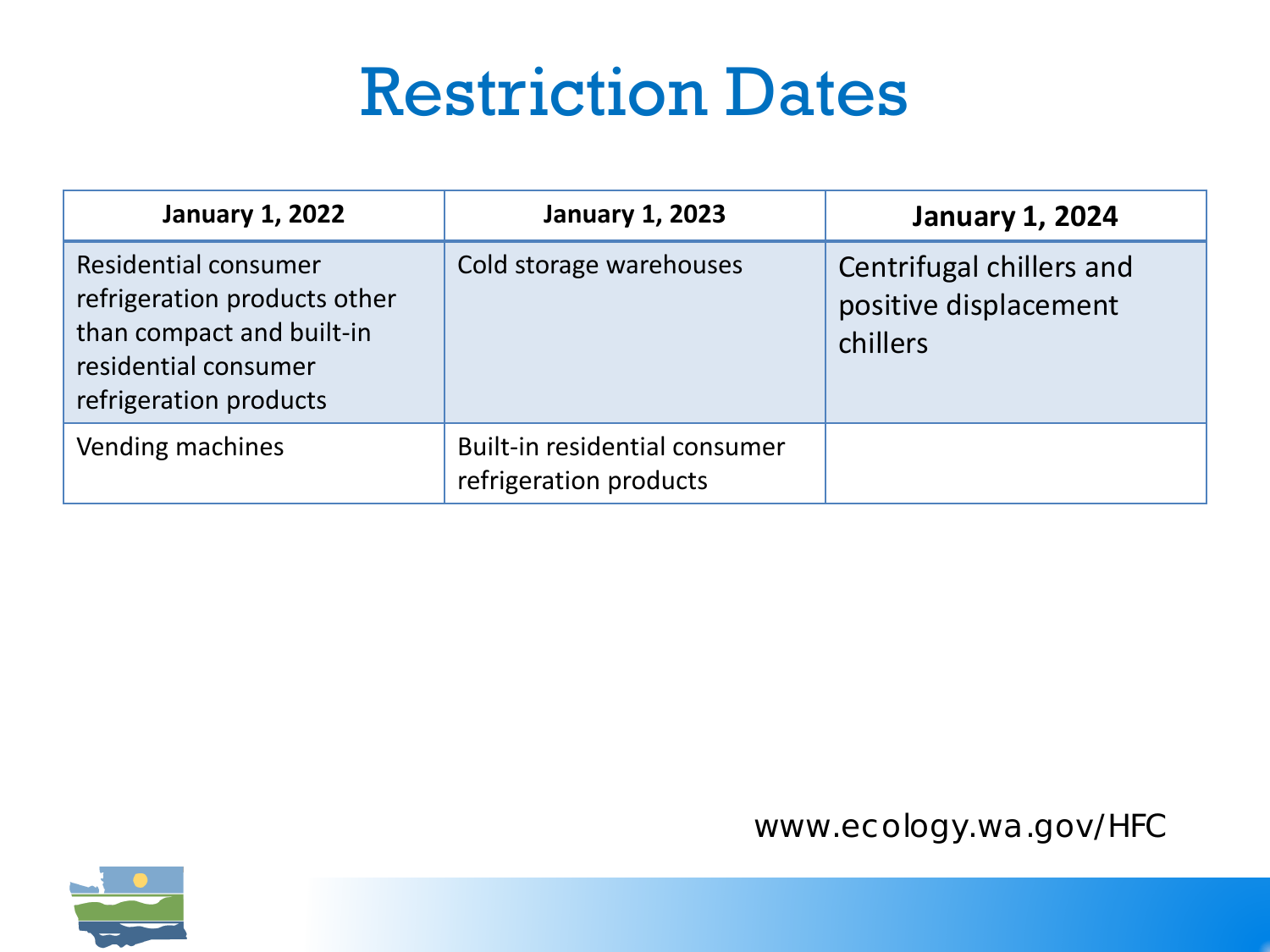# Rulemaking Timeline

| Nov – Jan 2019    | Hold stakeholder meetings<br>Share initial draft rule language prior to Dec 17<br>meeting<br>Follow-up meeting in Jan if necessary<br>$\bullet$         |
|-------------------|---------------------------------------------------------------------------------------------------------------------------------------------------------|
| Dec - Mar 2020    | Draft rule language                                                                                                                                     |
| April – June 2020 | Prepare rule proposal materials<br><b>Regulatory Analyses</b><br>State Environmental Policy Act (SEPA) checklist<br>Proposed rule language<br>$\bullet$ |
| <b>June 2020</b>  | Propose rule, open public comment period                                                                                                                |
| <b>July 2020</b>  | Public hearing, close public comment period                                                                                                             |
| Oct - Nov 2020    | Adopt rule                                                                                                                                              |
| $Nov - Dec 2020$  | Rule effective (31 days after adoption)                                                                                                                 |

www.ecology.wa.gov/HFC

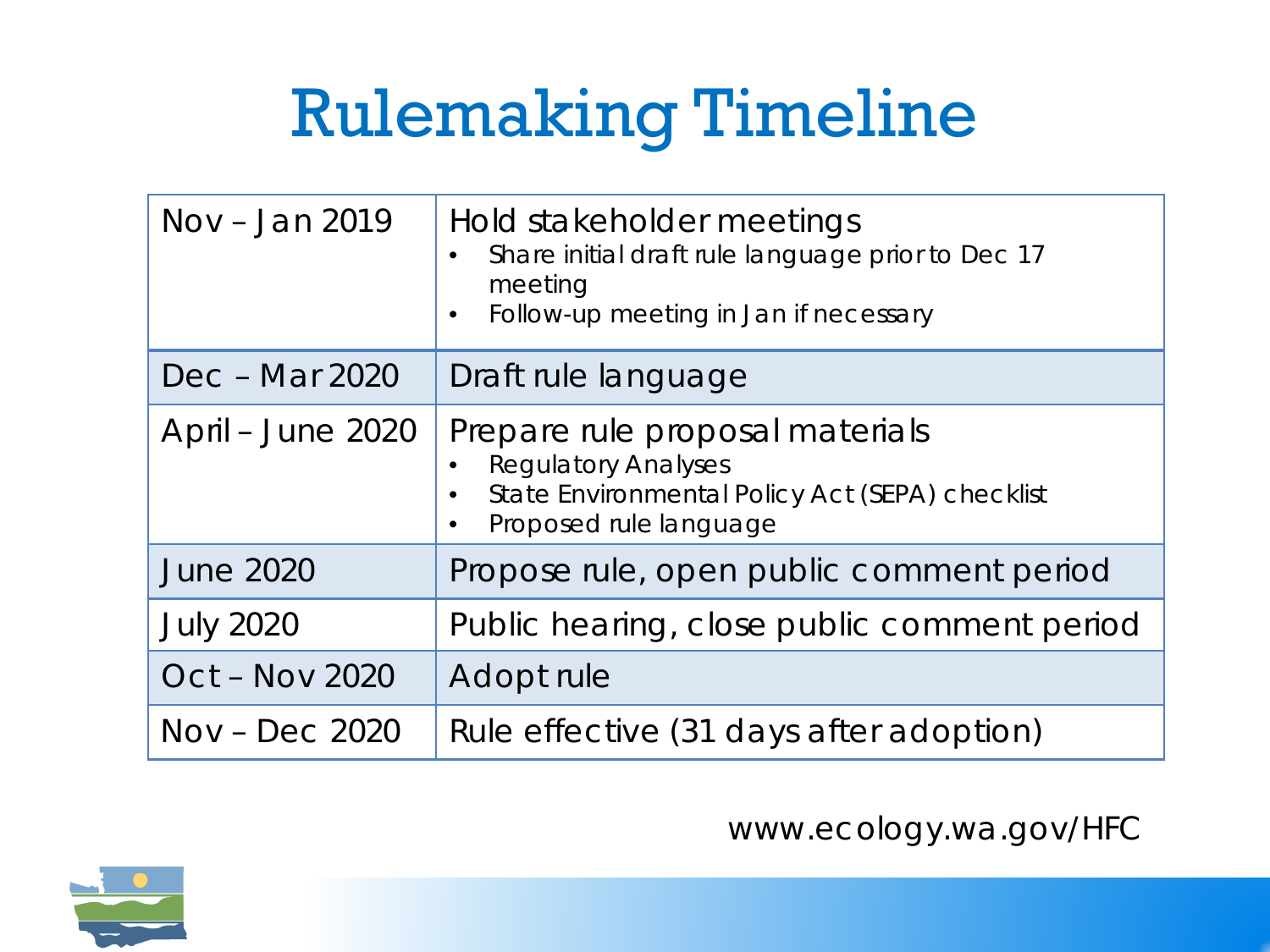# Labeling Q & A

- 1. What are your industry's current labeling or disclosure requirements?
- 2. What are your concerns about labeling?

www.ecology.wa.gov/HFC

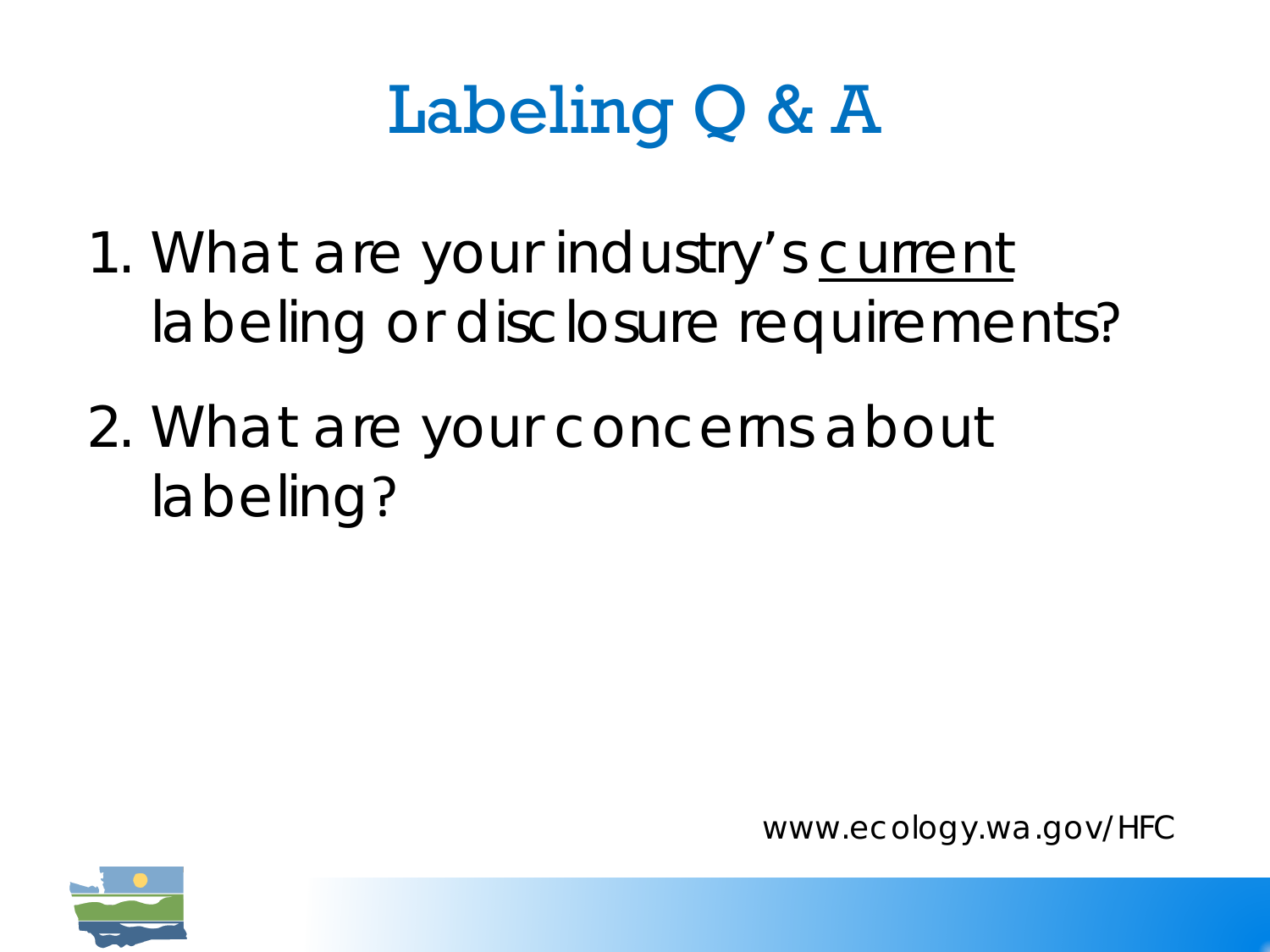## Open Discussion

Please share any other concerns, suggestions, or other information that could help inform the HFC rulemaking

www.ecology.wa.gov/HFC

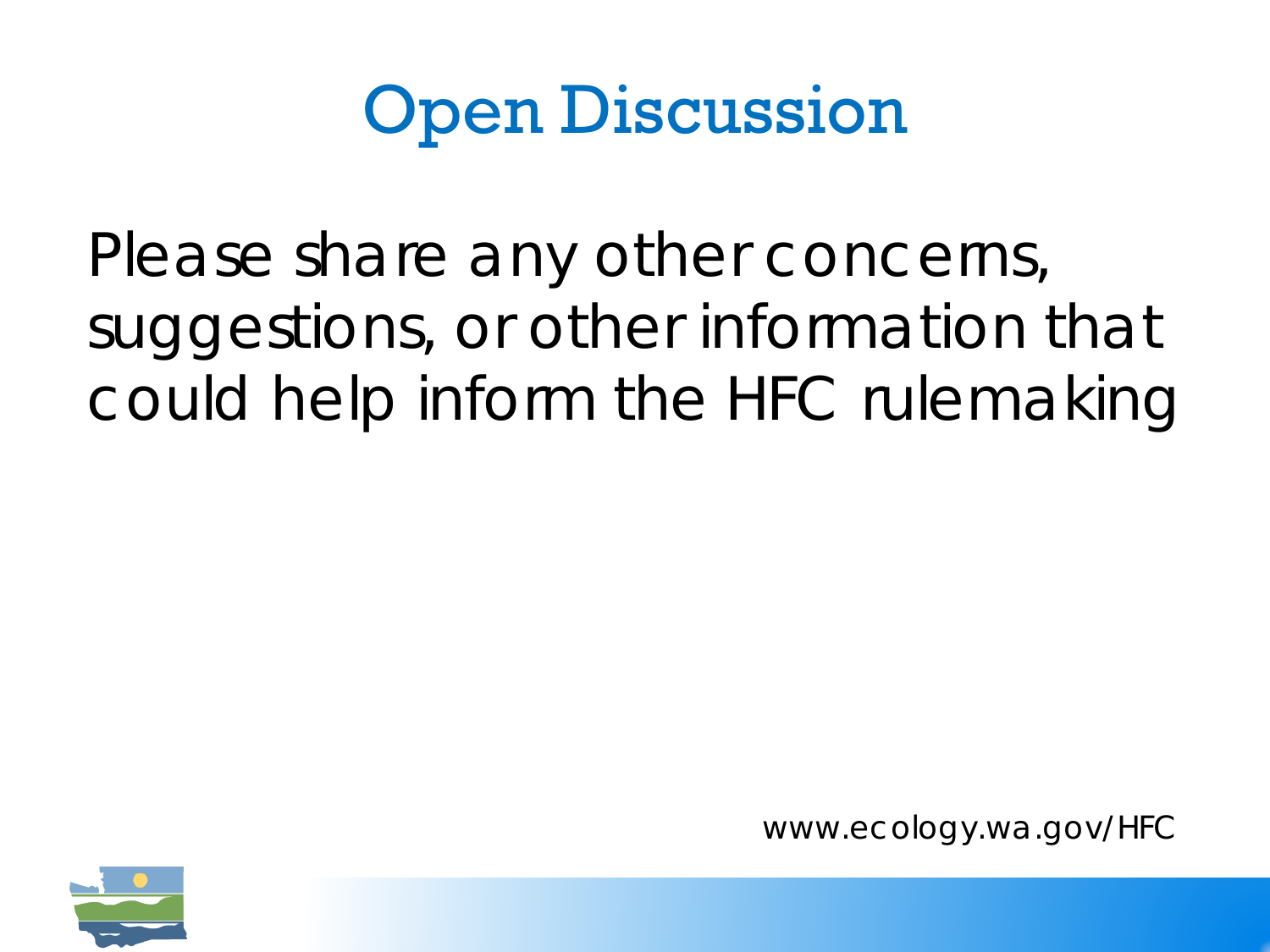# Next Steps

- **Dec 17, 2019** stakeholder meeting
	- Share initial draft rule language prior to meeting
- **Dec 31, 2019** initial notifications due
- **Jan – Feb 2020** post names of manufacturers who submit initial notification on HFC website
- **Jan – March 2020** finalize rule language
- **April – June 2020** prepare Regulatory Analyses, propose rule, and open public comment period